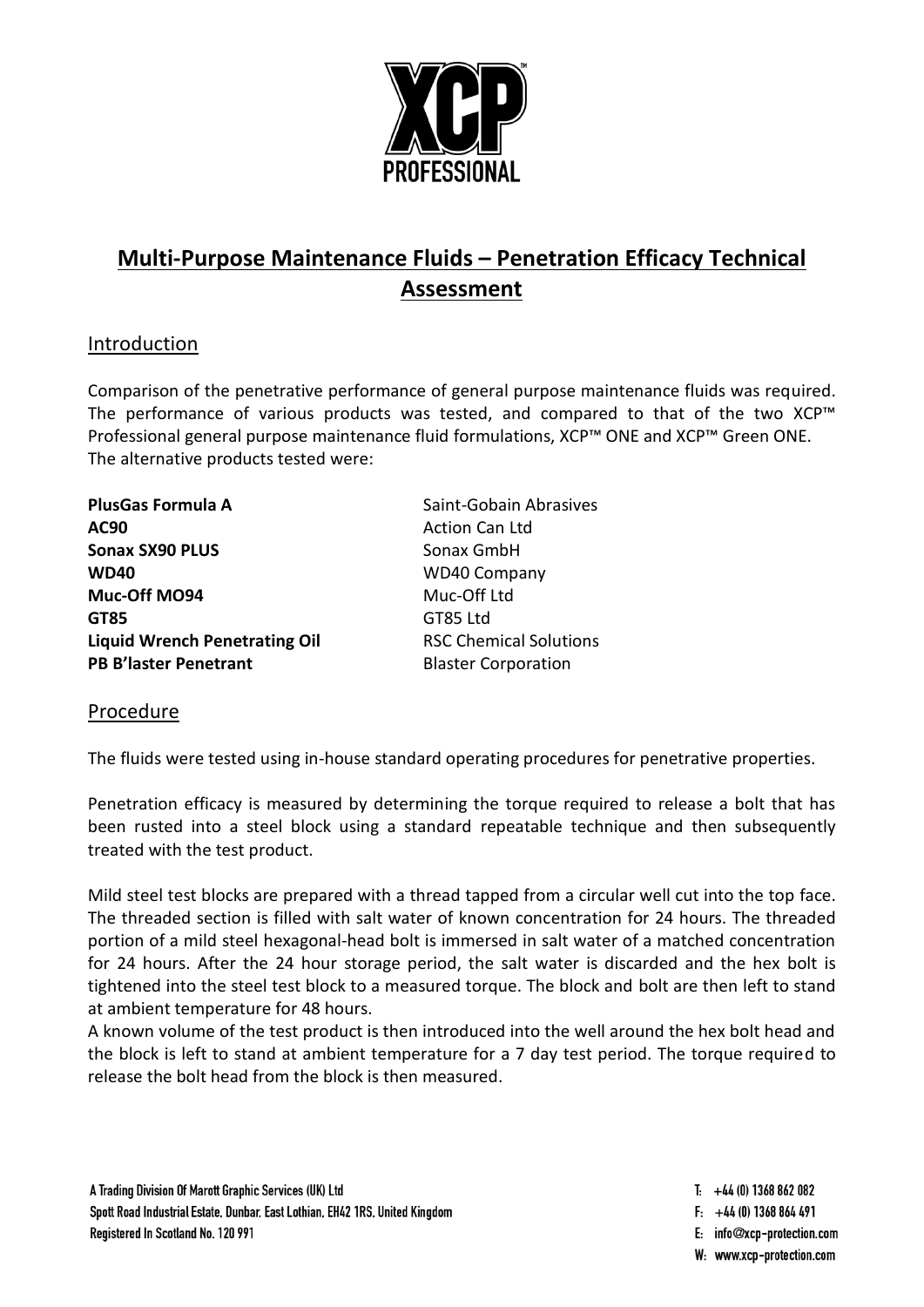### **Results**

#### Penetration

The results obtained with the range of multi-purpose maintenance fluids are shown below and compared with those obtained with the XCP Professional ONE and Green ONE formulations. The values given are for the torque required to release the rusted bolt from the steel test block.

| <b>Product</b>                | Torque (Nm) | Torque (pound feet) |
|-------------------------------|-------------|---------------------|
| <b>XCP ONE</b>                | 32.5        | 24.0                |
| <b>XCP Green ONE</b>          | 32.0        | 23.6                |
| PlusGas Formula A             | 41.4        | 30.6                |
| AC90                          | 45.6        | 33.6                |
| <b>WD40</b>                   | 64.6        | 47.6                |
| Muc-Off MO94                  | 44.6        | 32.9                |
| GT85                          | 52.2        | 38.5                |
| Liquid Wrench Penetrating Oil | 48.0        | 35.4                |
| PB B'laster Penetrant         | 49.8        | 36.7                |



A Trading Division Of Marott Graphic Services (UK) Ltd Spott Road Industrial Estate, Dunbar, East Lothian, EH42 1RS, United Kingdom Registered In Scotland No. 120 991

- $T_1$  +44 (0) 1368 862 082
- $F: +44(0)$  1368 864 491
- E: info@xcp-protection.com
- W: www.xcp-protection.com